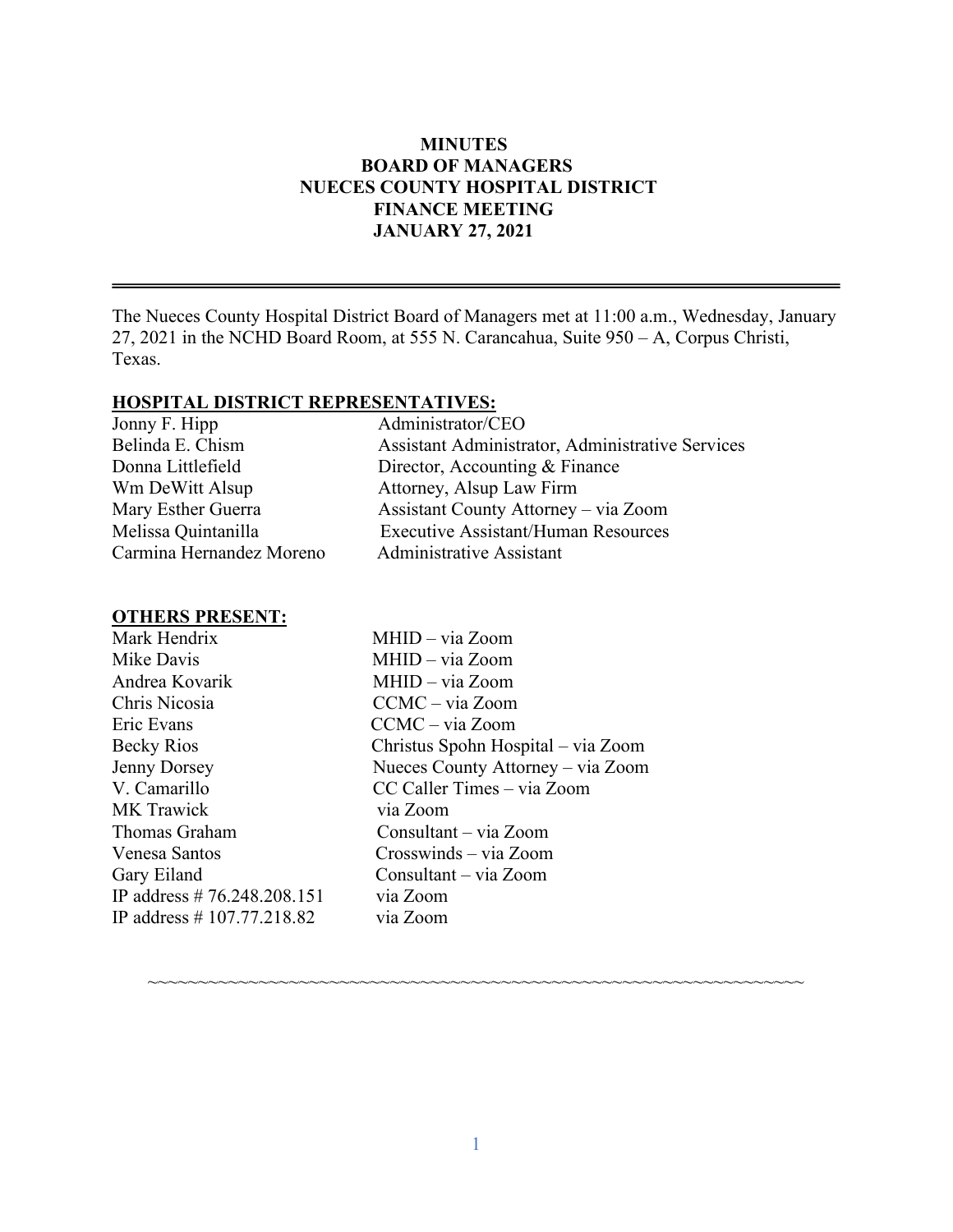## 1. **WELCOME**

## 2. **ROLL CALL OF COMMITTEE MEMBERS**

- Y Daniel W. Dain, Chairman
- \_Y\_\_ Vishnu V. Reddy, M.D.
- \_Y\_\_ John E. Valls, M.B.A.

## 3. **CALL TO ORDER, ESTABLISHMENT OF QUORUM, MEETING POSTING CONFIRMATION, AND CLOSED MEETNG NOTICE**

- A. Call to order Mr. Dain, Chairman The meeting was called to order by Mr. Dain at 11:06 a.m.
- B. Establish quorum Mr. Dain A quorum was present with all members in attendance.

## **Daniel W. Dain – Chairman – PRESENT Vishnu V. Reddy, M.D. – Member – PRESENT – via Zoom John E. Valls M.B.A. – Member – PRESENT**

C. Confirm posting of Meeting's public notice in accordance with Texas Open Meetings Act, Texas Government Code, Chapter 551.

D. Public notice is hereby given that the Committee may elect to go into Closed Meeting session(s) at any time during the meeting to discuss any matter(s) listed on the agenda when so authorized by the provisions of the Open Meetings Act, Texas Government Code, Chapter 551.

4. **PUBLIC COMMENT** - Persons attending in-person and wishing to comment on any item(s) on the agenda or any subject within the Committee's responsibilities must sign-in on the "Agenda Item Request to Speak" form provided at the entrance of the Committee meeting room at least five (5) minutes prior to commencement of the meeting. Persons attending via audio or video conference and wishing to comment on any item(s) on the agenda or any subject within the Committee's responsibilities must verbally notify the presiding officer of their desire to comment when the officer calls for public comment from those attending via audio and video conference. Commenters shall limit their comments to three (3) minutes, except that Commenters addressing the Committee through a translator shall limit their comments to six (6) minutes.

#### **No one to speak for public comment.**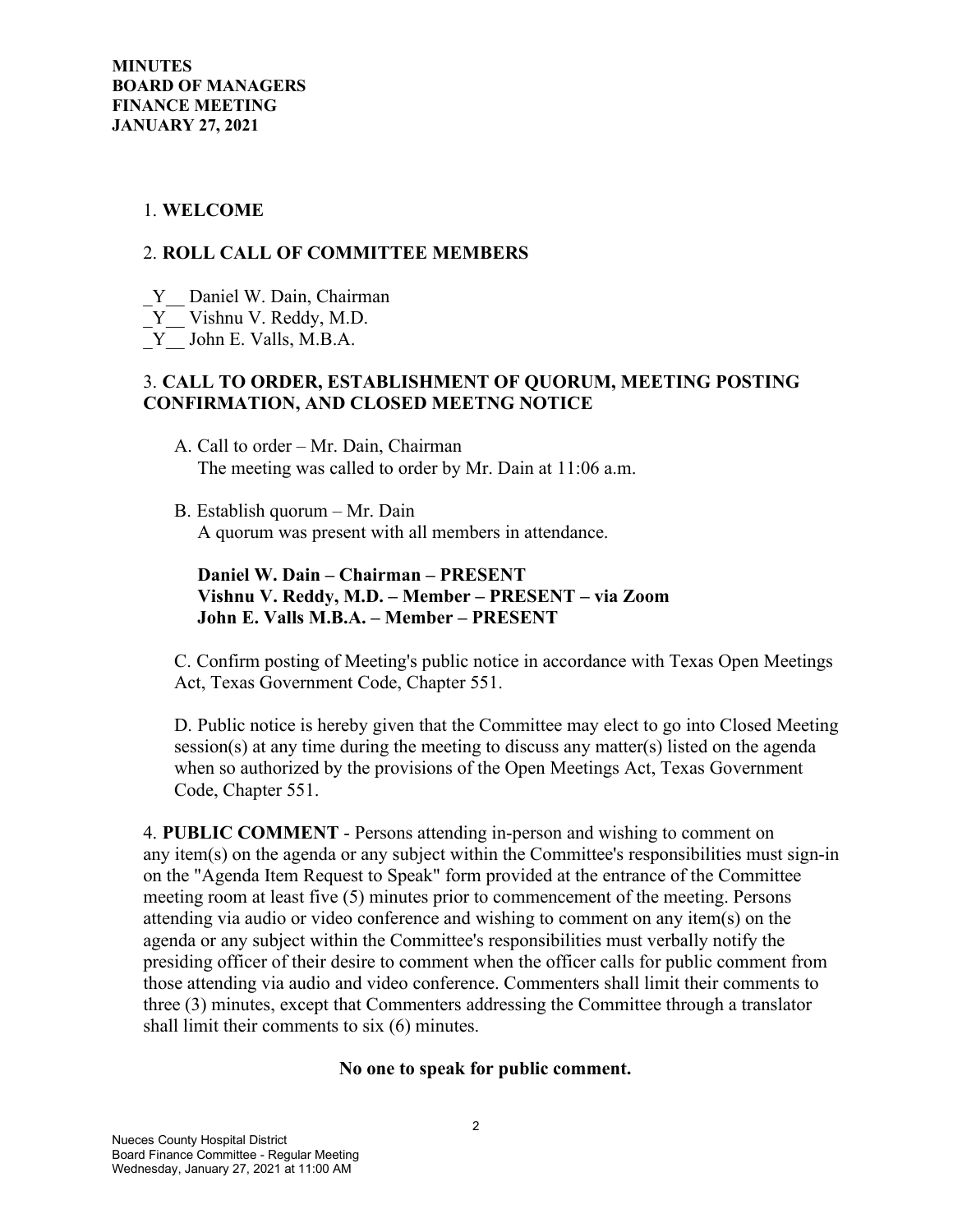5. **CONSENT AGENDA** - The Consent Agenda consists of those agenda items which are routine, non-controversial, administrative in nature, not in need of separate attention, and which a member of the Committee has not requested be discussed separately. If requested to be discussed separately, that agenda item will be removed from the Consent Agenda by the presiding officer to the Regular Agenda and discussed as a part of the Regular Agenda at the appropriate time. All remaining items listed under the Consent Agenda will be voted upon in a single vote:

A. Approve Committee meeting minutes of December 15, 2020 Regular Meeting.

B. Discuss and recommend receipt of summary payment information on Nueces County health care disbursements for Fiscal Year 2021 year-to-date:

1. Salaries, benefits, supplies, and intergovernmental transfers at/for Corpus Christi/Nueces County Public Health Department;

2. Emergency medical services provided in unincorporated areas of Nueces County;

3. Supplemental and jail diversion program funding for Nueces Center for Mental Health and Intellectual Disabilities;

- 4. Medical services provided at County correctional facilities:
	- a. Nueces County Jail; and
	- b. Nueces County Juvenile Detention Center;
- 5. Funding for alcohol and drug abuse treatment programs:
	- a. Cenikor (Charlie's Place);
	- b. Council on Alcohol and Drug Abuse; and
	- c. Palmer Drug Abuse Program;
- 6. Funding for diabetes prevention and supporting programs;
- 7. Public health grants; and
- 8. Legal and professional fees.

C. Discuss and recommend receipt of summary imputed claims information on medical and hospital care provided to the Nueces Aid Program population consistent with the CHRISTUS Spohn Health System Corporation Amended and Restated Membership Agreement for fiscal year-to-date period-ended December 31, 2020.

D. Discuss and recommend receipt of fiscal year-to-date Specified Annual Percentagerelated revenue reports; revenue receipts pursuant to CHRISTUS Spohn Health System Corporation Amended and Restated Membership Agreement, Section 5.03.

E. Discuss and recommend receipt of monthly statement of escrow amounts deposited and/or withdrawn by CHRISTUS Spohn Health System Corporation; deposits pursuant to and consistent with Schedule 1 to CHRISTUS Spohn Health System Corporation Amended and Restated Membership Agreement; receive statement for month-ended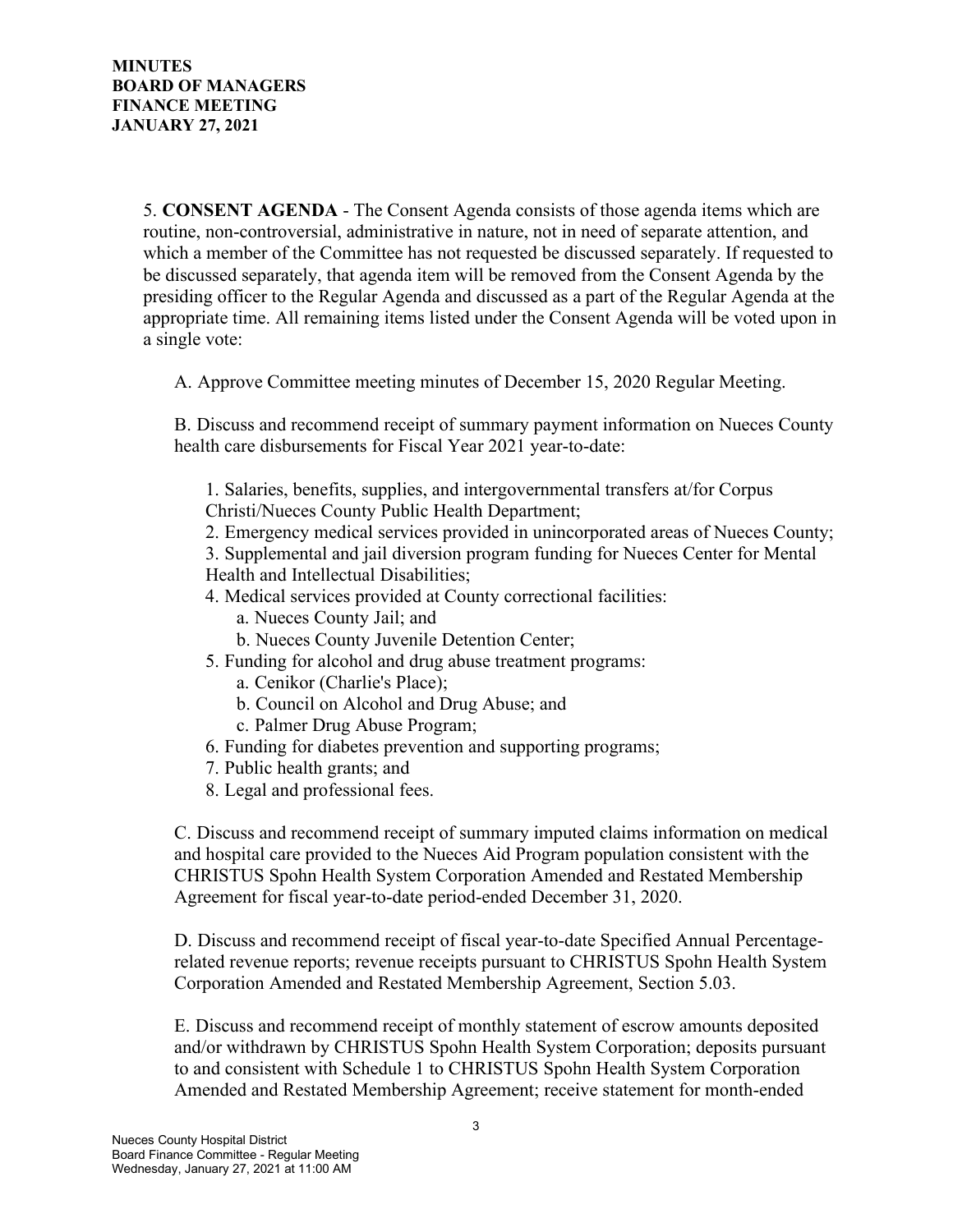December 31, 2020.

F. Discuss and recommend receipt of fiscal year-to-date Local Provider Participation Fund activity report.

G. Discuss and recommend receipt of summary report of year-to-date intergovernmental transfers made in support of local and other healthcare providers participating in Medicaid supplemental payment programs sponsored by the Texas Health and Human Commission:

1. Texas Healthcare Transformation and Quality Improvement Program (Medicaid 1115 Waiver):

- a. Delivery System Reform Incentive Payment (DSRIP) pool; and b. Hospital Uncompensated Care (UC) pool;
- 2. Disproportionate Share Hospitals (DSH) program;
- 3. Network Access Improvement Program (NAIP);
- 4. Uniform Hospital Rate Increase Program (UHRIP); and
- 5. Graduate Medical Education (GME).

**Motion to approve 5.** (A)  $(C) - (G)$  by Mr. Valls and  **seconded by Dr. Reddy. MOTION CARRIED. 5. (B) pulled by Mr. Dain.** 

# **Motionto approve 5. (B) by Mr. Valls and seconded by Dr. Reddy. MOTION CARRIED.**

6. **REGULAR AGENDA** - The Regular Agenda consists of those agenda items which are non-routine, potentially controversial, not administrative in nature, or otherwise in need of separate attention. Each Regular Agenda item will be voted upon separately if action is required:

#### **As per Board Members correction in reading to Regular Agenda to pull out \*potentially controversial\* with all in agreement, Mr. Hipp, Attorney Esther Guerra and Board Members.**

A. Discuss and recommend approval of unaudited financial statements for the month and fiscal year-to-date period ended December 31, 2020. *(ACTION)*

# **Motion by Mr. Valls and seconded by Dr. Reddy. MOTION CARRIED.**